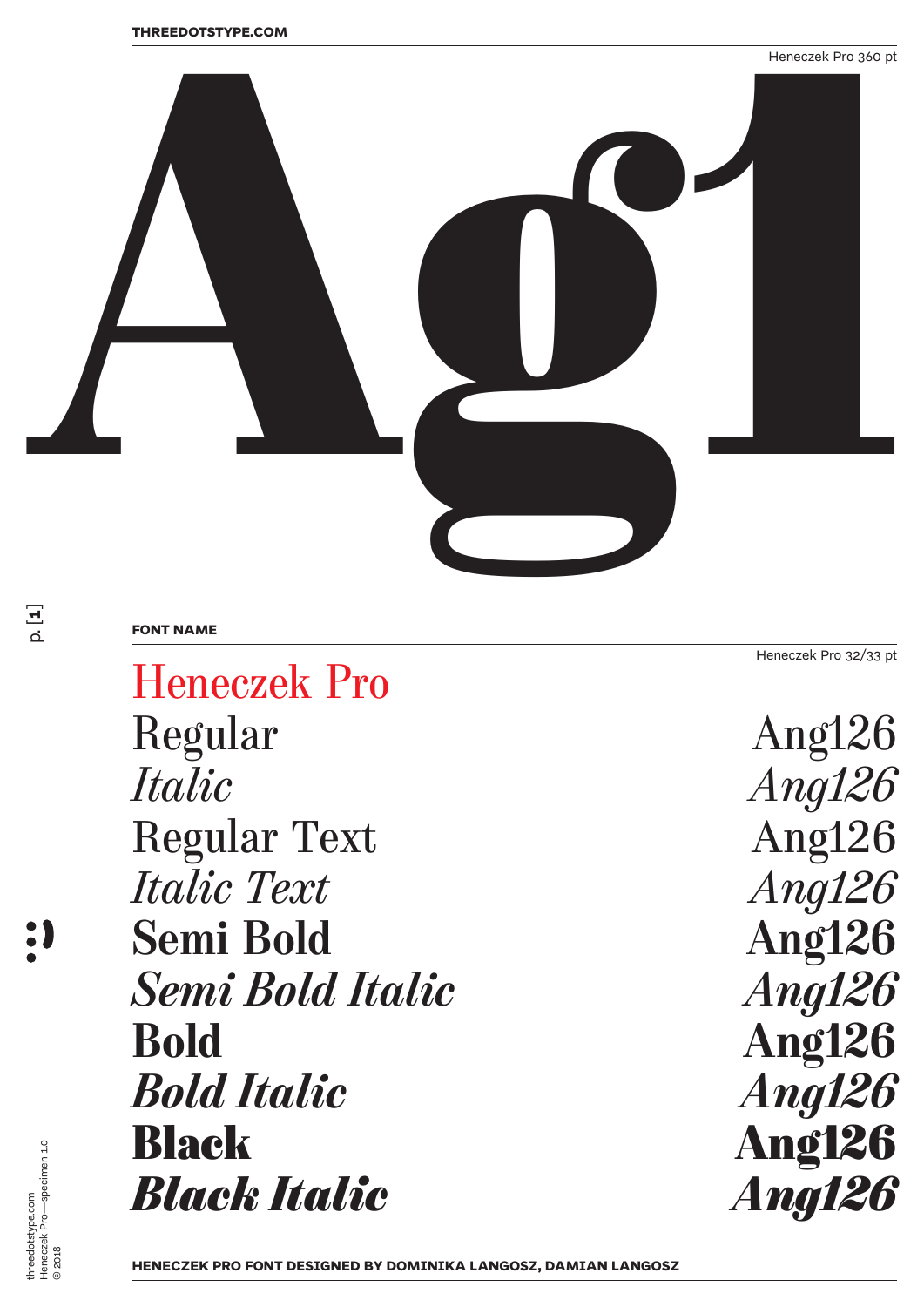## **OPEN TYPE FEATURES**

| locl feature                                             | uppercase to smallcaps/c2sc feature |               |                                       | ligature/liga feature |                                       |  |
|----------------------------------------------------------|-------------------------------------|---------------|---------------------------------------|-----------------------|---------------------------------------|--|
| lenguage: Dutch                                          |                                     |               | $(-A34/)\rightarrow (-A34/)$          | ffl                   | ffl<br>┈>                             |  |
| <b>ij</b><br>—>                                          |                                     |               | lowercase to smallcaps/smcp feature   | ffi                   | ffi<br>→                              |  |
| íj<br>ÍJ<br>ĺĴ<br>—>                                     |                                     |               | $(-a34)$ $\rightarrow$ $(-a34)$       | ff                    | ff<br>┈>                              |  |
| ÍÍ<br>ÍJ<br>—>                                           | uppercase/case feature              |               |                                       | fi                    | ${\rm fi}$<br>—>                      |  |
| lenguage: Catalan                                        |                                     |               | $(-\kappa$ -aA4/) → $(-\kappa$ -AA4/) | fl                    | fl<br>→                               |  |
| $\mathbf{F}$<br>$\mathbf{H}$<br>$\rightarrow$            |                                     |               |                                       | $\mathbf f$           | $\mathfrak f$                         |  |
|                                                          |                                     |               |                                       | fl                    | →                                     |  |
| ĿL<br>$L-L$<br>—>                                        |                                     |               | discretionary ligature/dlig feature   |                       | fl<br>—>                              |  |
| <b>EL</b><br>L·L<br>—>                                   | ffb                                 | $\rightarrow$ | ffb                                   | ft                    | $_{\rm ft}$<br>→                      |  |
| lenguage: Romanian                                       | ffh                                 | ┈>            | ffh                                   | tt                    | tt<br>→                               |  |
| Ş<br>→                                                   | ffi                                 | ┈>            | ffi                                   | gj<br>jj              | gj<br>→                               |  |
| ş<br>Ş<br>Ş<br>→                                         | ffj                                 | —>            | ffj                                   |                       | jj<br>$\rightarrow$                   |  |
| ţ<br>ţ<br>→                                              | ffk                                 | ┈>            | ffk                                   | fl                    | fl<br>—>                              |  |
| Ţ<br>Ţ<br>—>                                             | fft                                 | —>            | fft                                   | ųj                    | ųj<br>→                               |  |
| lenguage: Moldavian                                      | <b>TT</b>                           | ┈>            | $\mathop{\mathrm{TI}}$                | qj                    | qj<br>→                               |  |
| →                                                        | Th                                  | ┈>            | Th                                    |                       |                                       |  |
| ş<br>Ş<br>ţ<br>ş<br>Ş                                    | Tk                                  | ┈>            | Tk                                    |                       |                                       |  |
| →                                                        | Ŧh                                  |               | Ŧh                                    |                       | historical Igature/hlig feature       |  |
| ţ<br>→                                                   |                                     | →             |                                       | ft                    | $\mathbf{f}$<br>--->                  |  |
| Ţ<br>Ţ<br>→                                              | Ťh                                  | ┈>            | Ťh                                    | fb                    | $\mathbf{f}_b$<br>→                   |  |
| lenguage: Kazakh                                         | Ţh                                  | ┈>            | Ţh                                    | fh                    | $\mathbf{f}_h$<br>—>                  |  |
| Ι<br>┈→                                                  | Ţh                                  | ┈>            | Ţh                                    | ſi                    | $\mathbf f$<br>-->                    |  |
| lenguage: Tatar                                          | fb                                  | ┈>            | fb                                    | ſj                    | ſj<br>→                               |  |
| İ<br>—>                                                  | fh                                  | ┈>            | fh                                    | ſk                    | ſk<br>┈>                              |  |
| lenguage: Turkish                                        | fi                                  | ┈>            | ${\rm fi}$                            | $\mathbf{f}$          | $\mathbf{u}$<br>→                     |  |
| İ<br>→                                                   | fį                                  | —>            | $\mathop{\rm f}\nolimits_{\xi}$       | ff                    | ff<br>—>                              |  |
|                                                          | fj                                  | ┈>            | $\overline{\mathfrak{f}}$             | ffi                   | ffi<br>—>                             |  |
| lenguage: Crimean Tatar<br>Ι                             |                                     |               |                                       |                       | ffk                                   |  |
| ┈→                                                       | fk                                  | →             | fk                                    | ffk                   | →                                     |  |
| lenguage: Azeri                                          | ft                                  | —>            | $_{\rm ft}$                           | ffl                   | $f\left( \frac{1}{2} \right)$<br>---> |  |
| İ<br>I<br>—>                                             | tt                                  | —>            | tt                                    |                       |                                       |  |
|                                                          | fľ                                  | →             | fľ                                    |                       | contectual alternate/calt feature     |  |
| subscript/subs feature                                   | fĺ                                  | →             | fĺ                                    | <b>HHß</b>            | <b>HHß</b><br>—>                      |  |
| ab<br>ab12<br>→<br>12                                    | ft                                  | ┈>            | $\mathbf{f}$                          |                       |                                       |  |
| sintific inferior/sinf feature                           | $\rm fb$                            | →             | ${\rm fb}$                            |                       |                                       |  |
| ab12<br>ab12<br>--->                                     | fh                                  | ---->         | fh                                    |                       |                                       |  |
| superscript/sups feature                                 | ſi                                  | ┈→            | $\mathbf f$                           |                       |                                       |  |
| ab12<br>ab12<br>┈→                                       | ſj                                  | $\rightarrow$ | ſj                                    |                       |                                       |  |
|                                                          | ſk                                  |               |                                       |                       |                                       |  |
| numerator/numr feature                                   |                                     | ┈>            | ſk                                    |                       |                                       |  |
| $\rightarrow$ 12<br>12                                   | $\mathbf f$                         | ┈→            | $\mathbf{f}$                          |                       |                                       |  |
| denominator/dnom feature                                 | ff                                  | ┈→            | ff                                    |                       |                                       |  |
| 12<br>12                                                 | ffi                                 | ┈→            | ffi                                   |                       |                                       |  |
| fraction/frac feature                                    | ffk                                 | ┈→            | ffk                                   |                       |                                       |  |
| 35/12<br>$\rightarrow$ $\frac{35}{12}$                   | ffl                                 | ┈→            | $f\left( \frac{1}{2} \right)$         |                       |                                       |  |
| ordinal/ordn feature                                     | $\sh$                               | $\rightarrow$ | $\sin$                                |                       |                                       |  |
| $\rightarrow$ 12 <sup>a</sup> 12 <sup>o</sup><br>12A 12O | si                                  | ┈→            | $\mathbf{S}$                          |                       |                                       |  |
| $N^{\underline{0}}$<br>No.<br>┈→                         | sk                                  | ┈→            | <b>sk</b>                             |                       |                                       |  |
| lining figures/Inum feature                              | sl                                  | ---->         | sl.                                   |                       |                                       |  |
| 1245<br>$\rightarrow$ 1245                               |                                     |               |                                       |                       |                                       |  |
|                                                          | sp                                  | $\rightarrow$ | $\mathbf{s}$ $\mathbf{p}$             |                       |                                       |  |
| tabular oldstyle figures/pnum feature                    | st                                  | —>            | $\operatorname*{st}$                  |                       |                                       |  |
| 1245<br>$\rightarrow$ 1245                               | ch                                  | —>            | $ch$                                  |                       |                                       |  |
| tabular lining figures/pnum feature                      | <sub>ci</sub>                       | ┈→            | $\mathbf{G}$                          |                       |                                       |  |
| 1245<br>1245<br>$\rightarrow$                            | $_{\rm c k}$                        | ┈→            | $\mathcal{C}$ k                       |                       |                                       |  |
| oldstyle figures/onum feature                            | $_{\rm cl}$                         | ---->         | $\mathfrak{c}$                        |                       |                                       |  |
| 1245<br>1245<br>$\rightarrow$                            | <sub>c</sub> t                      | →             | $\alpha$                              |                       |                                       |  |
|                                                          | it                                  | $\rightarrow$ | $\mathbf{\hat{n}}$                    |                       |                                       |  |
|                                                          |                                     |               |                                       |                       |                                       |  |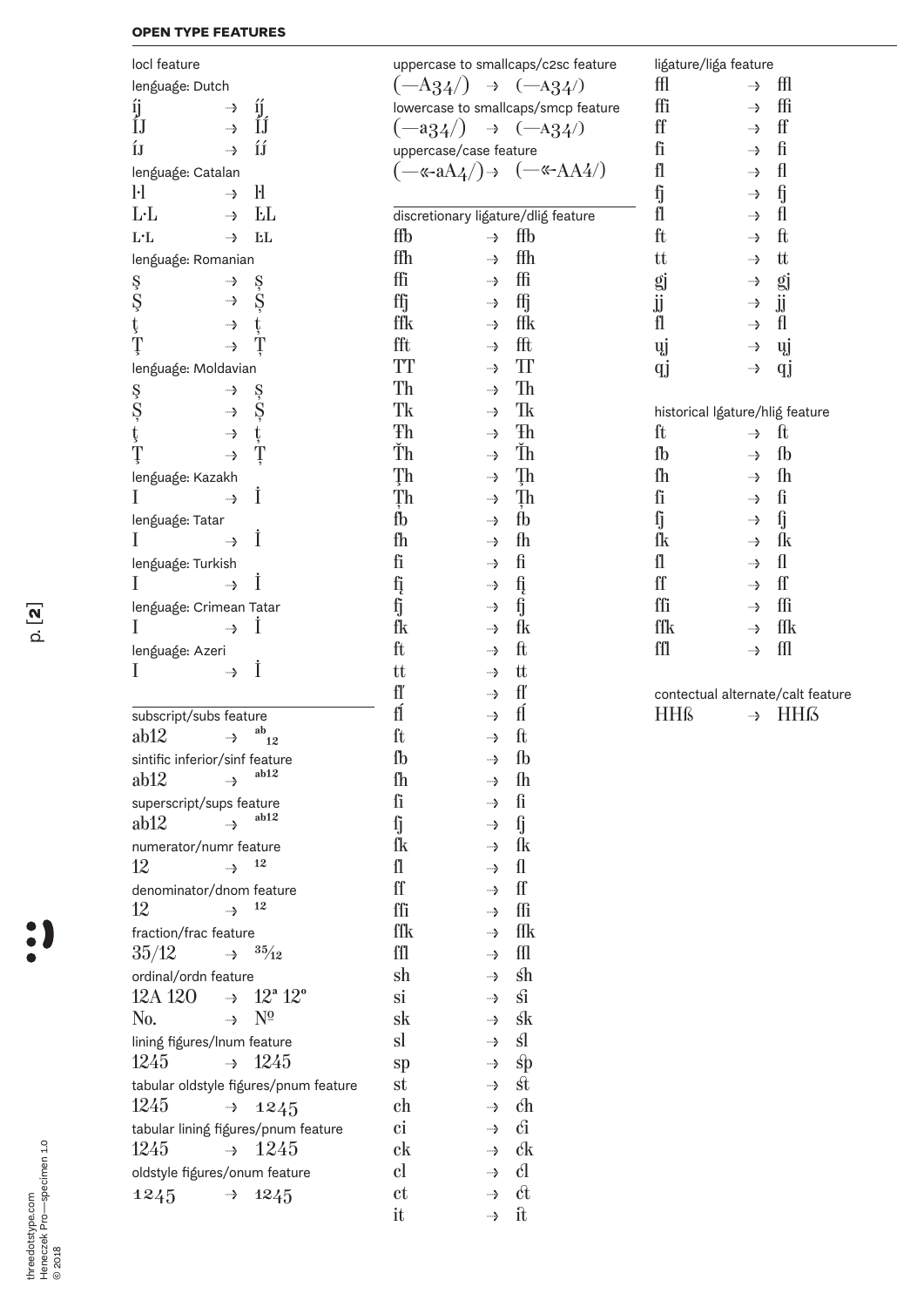## **OPEN TYPE FEATURES**

|                           | ss01 feature / ss01 : |                                        | ss03 feature / ss03 : Alternate y |               |                                                 | ss07 feature / ss08 : Alternate G                                                                                                   |               |                                                                                                                                     |
|---------------------------|-----------------------|----------------------------------------|-----------------------------------|---------------|-------------------------------------------------|-------------------------------------------------------------------------------------------------------------------------------------|---------------|-------------------------------------------------------------------------------------------------------------------------------------|
|                           |                       | Alternate ogonek, slash, caron, ring   | y                                 | ┈>            | y                                               |                                                                                                                                     | →             |                                                                                                                                     |
| Å                         | →                     | Å                                      |                                   | →             |                                                 |                                                                                                                                     | →             |                                                                                                                                     |
| å                         | —>                    | å                                      |                                   | →             |                                                 |                                                                                                                                     | $\rightarrow$ |                                                                                                                                     |
| Ą                         | →                     | Ą                                      |                                   | —>            | ŷ                                               |                                                                                                                                     | $\rightarrow$ |                                                                                                                                     |
|                           | →                     |                                        | $\bar{\rm y}$                     | →             |                                                 |                                                                                                                                     | $\rightarrow$ |                                                                                                                                     |
| a<br>Č                    | ┈>                    | a<br>Č                                 | ý                                 | —>            | ý                                               | GĜĞĠGĞĞ                                                                                                                             | $\rightarrow$ |                                                                                                                                     |
|                           |                       |                                        |                                   | ┈>            |                                                 |                                                                                                                                     | $\rightarrow$ | GĜGGGGGGG                                                                                                                           |
| $\check{\mathrm{c}}$<br>Ď | —>                    | $\check{\mathrm{c}}$<br>Ď              | y<br>y                            | $\rightarrow$ | y<br>y                                          |                                                                                                                                     |               |                                                                                                                                     |
|                           | —>                    |                                        | ŷ                                 | →             | ŷ                                               | ss07 feature / ss08 : Alternate G                                                                                                   |               |                                                                                                                                     |
| Ę                         | →                     | Ę                                      |                                   |               |                                                 | К                                                                                                                                   | →             | К                                                                                                                                   |
| $\frac{e}{\tilde{E}}$     | ┈>                    | e<br>Ě                                 |                                   |               | ss04 feature / ss04 : Zero with slash           | $\mathbf{k}$                                                                                                                        | →             | $\mathbf{k}$                                                                                                                        |
|                           | —>                    |                                        | $\theta$                          | →             | $\boldsymbol{\varnothing}$                      | Tk                                                                                                                                  | --->          | $\hbox{Tr}$                                                                                                                         |
| ě                         | →                     | ě                                      | 0                                 | →             | 0                                               | ${\bf k}$                                                                                                                           | →             | ${\bf k}$                                                                                                                           |
| Į                         | →                     |                                        |                                   |               |                                                 | Ķ                                                                                                                                   |               | Ķ                                                                                                                                   |
| į                         | ┈>                    | i<br>Ľ                                 |                                   |               |                                                 |                                                                                                                                     | →             | $\mathbf{k}$                                                                                                                        |
| $\mathbf{L}'$             | ┈>                    |                                        | $\theta$                          |               | ss05 feature / ss05 : Zero with dot<br>$\Theta$ | ķ<br>ffk                                                                                                                            | →             | ffk                                                                                                                                 |
| Ł                         | —>                    | Ł                                      |                                   | —>            | 0                                               | fk                                                                                                                                  | ⊸>            | fk                                                                                                                                  |
| $\mathbf{f}$              | ┈>                    | ł                                      | $\mathbf{O}$                      | →             |                                                 |                                                                                                                                     | →             |                                                                                                                                     |
| Ň                         | —>                    | Ň                                      |                                   |               |                                                 | $\operatorname*{sk}% \nolimits_{\mathbb{Z}}\left( \mathbb{Z}^{\Sigma\left( 1\right) }% ,\mathbb{Z}^{\Sigma\left( 2\right) }\right)$ | →             | $\operatorname*{sk}% \nolimits_{\mathbb{Z}}\left( \mathbb{Z}^{\Sigma\left( 1\right) }% ,\mathbb{Z}^{\Sigma\left( 2\right) }\right)$ |
| ň                         | —>                    | ň                                      |                                   |               | ss06 feature / ss06 : Decorative ligature       | $\mathcal{C}$ k                                                                                                                     | →             | $\mathcal{C}$ k                                                                                                                     |
| Ř                         | —>                    | Ř                                      | sh                                | $\rightarrow$ | $\operatorname{sh}$                             | ſk                                                                                                                                  | →             | ſk                                                                                                                                  |
| ř                         | ┈>                    | ř                                      | <sub>si</sub>                     | —>            | $\hat{\rm{Si}}$                                 | $\operatorname{f\!f\!f}$                                                                                                            | --->          | $\operatorname{f\!f\!}$                                                                                                             |
| Š                         | ┈>                    | Š                                      | sk                                | ⊸>            | $\mathsf{sk}$                                   |                                                                                                                                     |               |                                                                                                                                     |
| $\check{\mathbf{s}}$      | —>                    | $\check{\mathbf{s}}$                   | sl                                | ┈>            | $\mathbf{sl}$                                   | stylistic alternate/salt feature                                                                                                    |               |                                                                                                                                     |
| Ť                         | ┈>                    | Ť                                      | sp                                | —>            | $\text{sp}$                                     | (ilustrator)                                                                                                                        |               |                                                                                                                                     |
| Ů                         | ┈>                    | Ů                                      | st                                | ⊸>            | $\operatorname*{st}$                            | $22^2$                                                                                                                              | ┈>            | $22^2$                                                                                                                              |
| ů                         | —>                    | ů                                      | ch                                | →             | $\mathbf{c}$ h                                  |                                                                                                                                     |               |                                                                                                                                     |
| Ų                         | ┈>                    | Ų                                      | $\mathbf{ci}$                     | —>            | $\hat{\text{Cl}}$                               |                                                                                                                                     |               |                                                                                                                                     |
|                           | ┈>                    |                                        | $_{\rm c k}$                      | ⊸>            | $\mathcal{C}$ k                                 |                                                                                                                                     |               |                                                                                                                                     |
| u<br>Ž                    | —>                    | u<br>Ž                                 | $_{\rm cl}$                       | ┈>            | $\mathcal{C}$                                   |                                                                                                                                     |               |                                                                                                                                     |
| ž                         | —>                    | ž                                      | ct                                | ┈>            | $\hat{\alpha}$                                  |                                                                                                                                     |               |                                                                                                                                     |
| $\boldsymbol{Q}$          | —>                    | $\bf{Q}$                               | it                                | →             | $\mathbf{\hat{n}}$                              |                                                                                                                                     |               |                                                                                                                                     |
|                           | ┈>                    |                                        |                                   |               |                                                 |                                                                                                                                     |               |                                                                                                                                     |
| $^0_{\mathring{A}}$       |                       | $^0_{\mathring{A}}$                    |                                   |               | ss07 feature / ss07 : Thicker elements          |                                                                                                                                     |               |                                                                                                                                     |
| $\acute{\text{a}}$        | →<br>→                | á                                      | $\#$                              | $\rightarrow$ | #                                               |                                                                                                                                     |               |                                                                                                                                     |
|                           |                       |                                        |                                   | ┈>            |                                                 |                                                                                                                                     |               |                                                                                                                                     |
|                           |                       |                                        |                                   | →             |                                                 |                                                                                                                                     |               |                                                                                                                                     |
|                           |                       | sso2 feature / sso2 : Alternate number |                                   | ┈>            |                                                 |                                                                                                                                     |               |                                                                                                                                     |
| two<br>$22^2$             |                       | $\rightarrow$ 22 <sup>2</sup>          |                                   | ┈>            |                                                 |                                                                                                                                     |               |                                                                                                                                     |
|                           |                       |                                        |                                   | —>            |                                                 |                                                                                                                                     |               |                                                                                                                                     |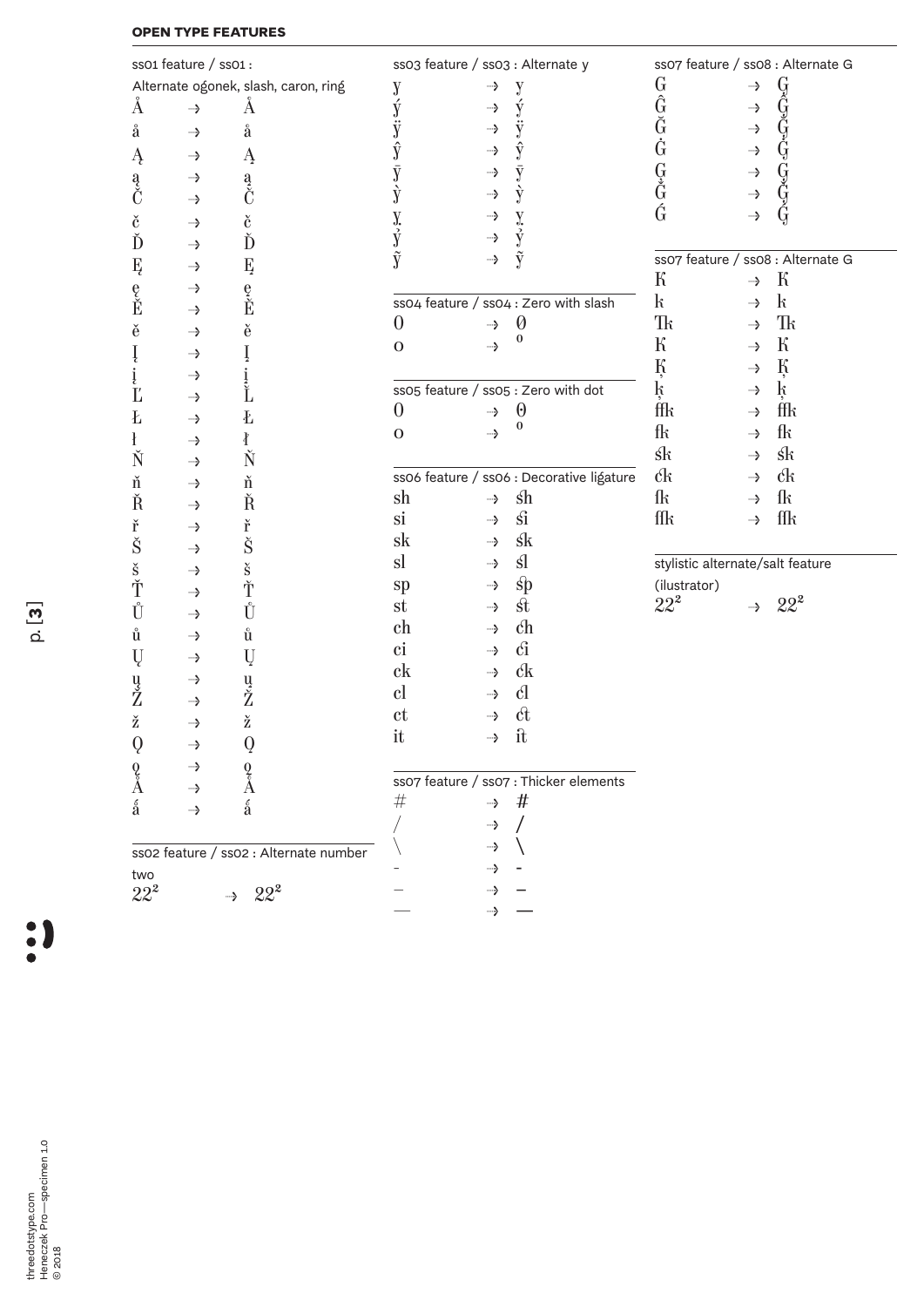#### **DEFINITION**

Heneczek Pro 9/11.5 pt **Heneczek Pro 14/16 pt** Heneczek Pro 14/16 pt

### Page Three

#### [From Wikipedia]

—Heneczek Pro Text Regular, Heneczek Pro Text Italic

Many tabloid newspapers use a photo of a topless or a naked girl to improve their sales. Very often, this photo is placed on page three of the newspaper; that is where the name of this feature is from. For this reason, the feature is referred to as Page Three or Page 3. The newspaper *The Sun*, who introduced this in 1970, holds a copyright on the name. *The Sun* showed a picture of a topless girl on page three. Other newspapers, such as the *Daily Star* and *Daily Mirror* had pictures of naked women; *The Mirror* changed for models in swimsuits after a few years.

#### Page Three

[From WIKIPEDIA]

—Heneczek Pro Regular, Heneczek Pro Italic

Many tabloid newspapers use a photo of a topless or a naked girl to improve their sales. Very often, this photo is placed on page three of the newspaper; that is where the name of this feature is from. For this reason, the feature is referred to as Page Three or Page 3. The newspaper *The Sun*, who introduced this in 1970, holds a copyright on the name. *The Sun* showed a picture of a topless girl on page three. Other newspapers, such as the *Daily Star* and *Daily Mirror* had pictures of naked women; *The Mirror* changed for models in swimsuits after a few years.

#### **Page Three**

**[From Wikipedia]** 

**—Heneczek Pro Bold, Heneczek Pro Bold Italic Many tabloid newspapers use a photo of a topless or a naked girl to improve their sales. Very often, this photo is placed on page three of the newspaper; that is where the name of this feature is from. For this reason, the feature is referred to as Page Three or Page 3. The newspaper** *The Sun***, who introduced this in 1970, holds a copyright on the name.** *The Sun* **showed a picture of a topless girl on page three. Other newspapers, such as the** *Daily Star* **and** *Daily Mirror* **had pictures of naked women;** *The Mirror* **changed for models in swimsuits after a few years.**

#### Page Three

#### [From Wikipedia]

—Heneczek Pro Black, Heneczek Pro Black Italic Many tabloid newspapers use a photo of a topless or a naked girl to improve their sales. Very often, this photo is placed on page three of the newspaper; that is where the name of this feature is from. For this reason, the feature is referred to as Page Three or Page 3. The newspaper *The Sun*, who introduced this in 1970, holds a copyright on the name. *The Sun* showed a picture of a topless girl on page three. Other newspapers, such as the *Daily Star* and *Daily Mirror* had pictures of naked women; *The Mirror* changed for models in swimsuits after a few years.

# Page Three

## [From Wikipedia]

—Heneczek Pro Regular, Heneczek Pro Italic Many tabloid newspapers use a photo of a topless or a naked girl to improve their sales. Very often, this photo is placed on page three of the newspaper; that is where the name of this feature is from. For this reason, the feature is referred to as Page Three or Page 3. The newspaper *The Sun*, who introduced this in 1970, holds a copyright on the name. *The Sun* showed a picture of a topless girl on page three. Other newspapers, such as the *Daily Star* and *Daily Mirror* had pictures of naked women; *The Mirror* changed for models in swimsuits after a few years.

### **Page Three**

**[From Wikipedia] —Heneczek Pro Bold,** 

**Heneczek Pro Bold Italic**

**Many tabloid newspapers use a photo of a topless or a naked girl to improve their sales. Very often, this photo is placed on page three of the newspaper; that is where the name of this feature is from. For this reason, the feature is referred to as Page Three or Page 3. The newspaper** *The Sun***, who introduced this in 1970, holds a copyright on the name.** *The Sun* **showed a picture of a topless girl on page three. Other newspapers, such as the** *Daily Star* **and** *Daily Mirror* **had pictures of naked women;** *The Mirror* **changed for models in swimsuits after a few years.**

## Page Three

[From Wikipedia]

—Heneczek Pro Black,

Heneczek Pro Black Italic

Many tabloid newspapers use a photo of a topless or a naked girl to improve their sales. Very often, this photo is placed on page three of the newspaper; that is where the name of this feature is from. For this reason, the feature is referred to as Page Three or Page 3. The newspaper The Sun, who introduced this in 1970, holds a copyright on the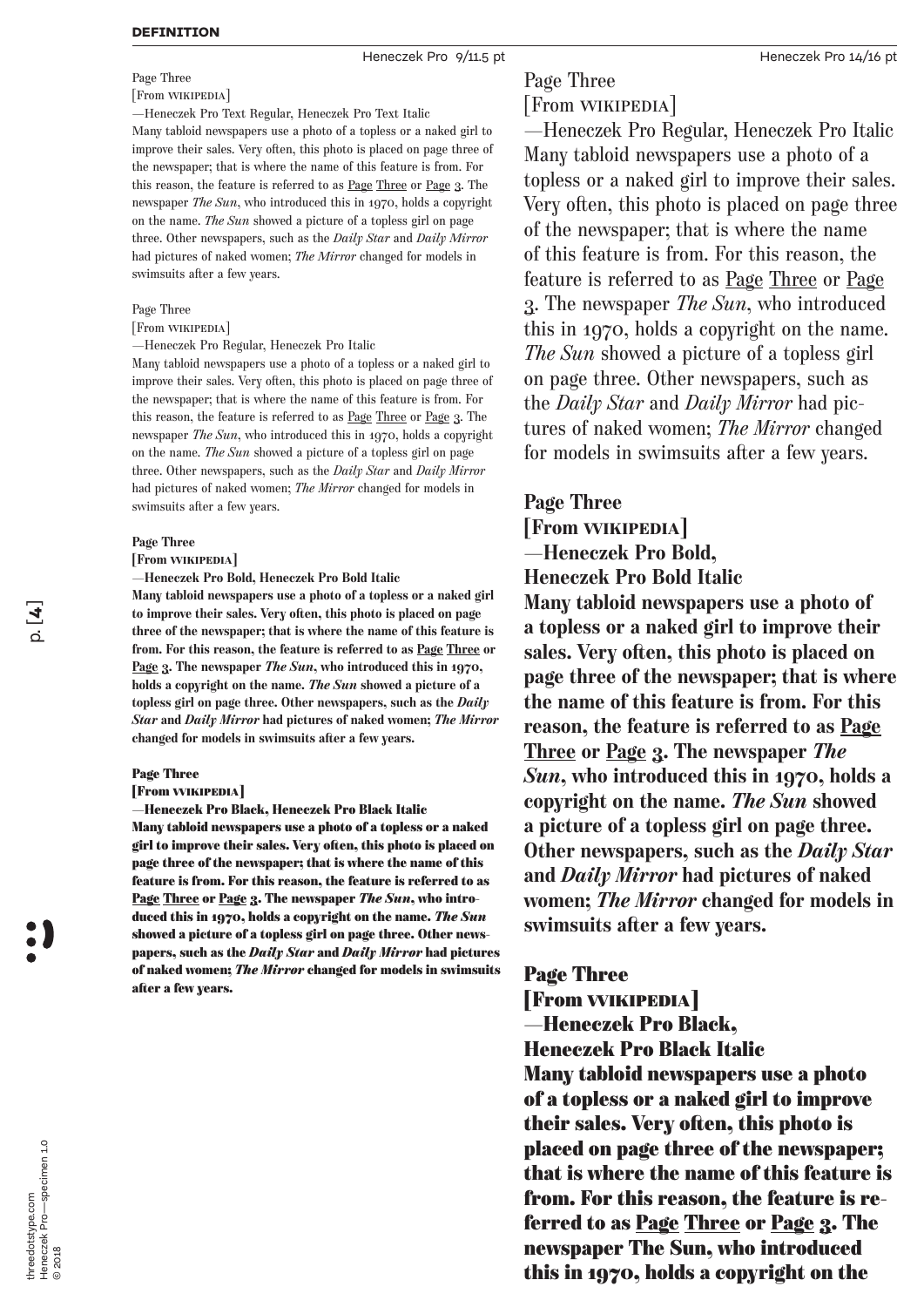Character set: abcdefghijklmnopqrstuvwxyzáăâäææàāaaãååćčçĉċddé ĕěêëėèēęğĝġġġġġġħĥíĭîîîīījĵķĺľļłŀńňņñnóŏôöœòőōøǿõŕřŗśšşŝşßŧţťţúŭû üùűūųůūwŵŵwyŷÿýźžżðŋþABCDEFGHIJKLMNOPQRSTUVWXYZ ÁĂÂÄÆÆÀĀĄĂĂĂĆČÇĈĊĎĐÉĔĚÊĖĖÈĒĘĞĜĢĠĦĤÍĬĨĨĬĨĨĪĮĴĶĹĽ ĻŁĿŃŇŅÑÓŎÔÖŒÒŐŌØŐŔŘŖŚŠŞŜŞŦŢŤŢÚŮŮÜŨŨŨŲŮŨŴŴ ŴŴŶŶŸÝŹŽŻĐŊÞ¶fiflshsiskslspstchcickclct/ffbffhffffffkfftTTThTkŦhŤhŢhŢhfbfhfifjfkftttflÍftfbfhfifjfkflffffffkffl/fflffffffffffftttgjjjflyjq ®©®™†#{[£\$€BF₺₹P₴¥d^c]}@\$&& abcdefghijkmopqrstuvwxyz \*?; ?!; [?!!,...?? ΠΣΔ∂ΩΘνΓΓ<sup>ο</sup>Γ<sup>ο</sup>ΓΡΝΩ<sup>ΓΜ</sup>«« ◆●○◎△▽∅◇♂♀☆

Small caps: ABCDEFGHIJKLMNOPQRSTUVWXYZÁĂÂÄÆÆÂĀĄÃÅÅĆČÇĈ ĊĎĐÉĔĔĔĒĖĖĒĘĞĜĢĠĦĤÍĬĨĬĨĬĨIJĴĶĹĽĻŁĿŃŇŅÑÓŎÔÖŒÒŐŌØŐŔŘŖŚŠŞŜŞ ŦŢŤŢÚŬÛÜÙŰŪŲŮŨŴŴŴŴŶŶŸŹŹŹ

## **Numbers:**

Proportional old-style: 0001223456789 Tabular old-style: 01223456789 Proportional lining: 01223456789 Tabular lining: 01223456789 01223456789 01223456789

## **Arrows:**

 $\mapsto \overline{f} \cdot \overline{f} \cdot \overline{f} \cdot \overline{f} \cdot \overline{f} \cdot \overline{f} \cdot \overline{f} \cdot \overline{f} \cdot \overline{f} \cdot \overline{f} \cdot \overline{f} \cdot \overline{f} \cdot \overline{f} \cdot \overline{f} \cdot \overline{f} \cdot \overline{f} \cdot \overline{f} \cdot \overline{f} \cdot \overline{f} \cdot \overline{f} \cdot \overline{f} \cdot \overline{f} \cdot \overline{f} \cdot \overline{f} \cdot \overline{f} \cdot \overline{f} \cdot \overline{f} \cdot \$  $36356$  -  $(1 - 11)$  -  $(1 - 13)$  -  $(1 - 11)$  -  $(1 - 11)$  -  $(1 - 11)$  -  $(1 - 11)$  -  $(1 - 11)$  -  $(1 - 11)$  -  $(1 - 11)$  -  $(1 - 11)$  -  $(1 - 11)$  -  $(1 - 11)$  -  $(1 - 11)$  -  $(1 - 11)$  -  $(1 - 11)$  -  $(1 - 11)$  -  $(1 - 11)$  -  $(1 - 11$